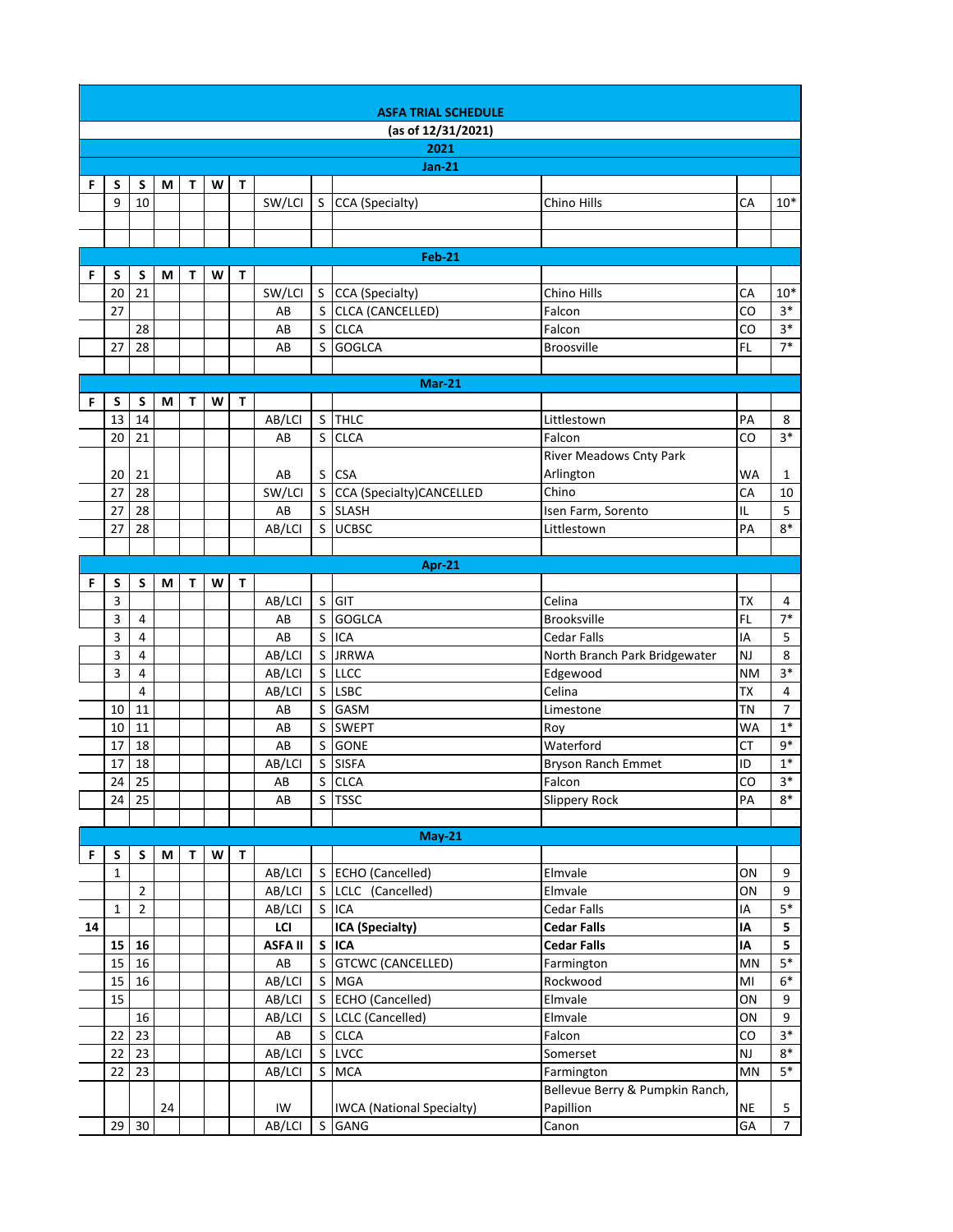|    | 29                      | 30                       |    |   |              |    | AB                     | S  | <b>HCA</b>                               | Lawrence                            | KS        | $5*$             |
|----|-------------------------|--------------------------|----|---|--------------|----|------------------------|----|------------------------------------------|-------------------------------------|-----------|------------------|
|    | 29                      | 30                       |    |   |              |    | AB/LCI                 | S  | NAA (Cancelled)                          | Flamboro                            | OΝ        | 9                |
|    | 29                      | 30                       | 31 |   |              |    | AB/LCI                 |    | S MDIHC                                  | Littlestown                         | PA        | $8*$             |
|    |                         |                          | 31 |   |              |    | AB                     |    | S SWEPT                                  | Roy                                 | WA        | $\mathbf{1}$     |
|    |                         |                          | 31 |   |              |    | AB                     |    | S USRRC                                  | South Jordan                        | UT        | 3                |
|    |                         |                          |    |   |              |    |                        |    | <b>Jun-21</b>                            |                                     |           |                  |
| F  | S                       | S                        | М  | T | W            | T. |                        |    |                                          |                                     |           |                  |
|    |                         |                          |    | 1 |              |    | <b>SD</b>              | S  | <b>SDOA</b>                              | Kennewick                           | <b>WA</b> | $\mathbf{1}$     |
|    |                         | 5                        |    |   |              |    | AB/LCI                 |    | S CSA                                    | Roy                                 | <b>WA</b> | $\mathbf{1}$     |
|    | 12                      | 13                       |    |   |              |    | <b>SW</b>              |    | S GASM (Specialty)                       | Kominek Farm, Limestone             | <b>TN</b> | $\overline{7}$   |
|    |                         | 27                       |    |   |              |    | AB                     |    | S SWEPT (CANCELLED)                      | Damascus                            | <b>OR</b> | $\mathbf{1}$     |
|    |                         |                          |    |   |              |    |                        |    |                                          |                                     |           |                  |
|    |                         |                          |    |   |              |    |                        |    | <b>Jul-21</b>                            |                                     |           |                  |
| F  | S                       | S                        | М  | т | W            | T. |                        |    |                                          |                                     |           |                  |
|    | 3                       | $\overline{4}$           |    |   |              |    | AB/LCI                 |    | S UCBSC                                  | Littlestown                         | PA        | $8*$             |
|    |                         |                          | 5  |   |              |    | AB                     | S  | <b>SWEPT</b>                             | Damascus                            | OR        | 1                |
| 16 | 17                      | 18                       |    |   |              |    | AB                     |    | S CLCA (Desert Dog)                      | Falcon                              | CO        | $3*$             |
|    | 17                      |                          |    |   |              |    | AB/LCI                 |    | S ECHO (Cancelled)                       | Elmvale                             | OΝ        | 9                |
|    |                         | 18                       |    |   |              |    | AB/LCI                 |    | S LCLC (Cancelled)                       | Elmvale                             | ON        | 9                |
|    | 24                      |                          |    |   |              |    | AB/LCI                 |    | S ECHO                                   | Ancaster Fairgrounds, Ancaster      | ON        | 9                |
|    | 24                      | 25                       |    |   |              |    | AB/LCI                 |    | S GTCWC                                  | Farmington                          | MN        | $5*$             |
|    | 24                      | 25                       |    |   |              |    | AB                     |    | S SWEPT (Cancelleled)                    | Damascus                            | OR        | $1*$             |
|    | 24                      | 25                       |    |   |              |    | AB/LCI                 |    | S UCBSC (DEAN'S B'DAY BASH)              | Littlestown                         | PA        | $8*$             |
|    |                         | 25                       |    |   |              |    | AB/LCI                 |    | S LCLC                                   | Ancaster Fairgrounds, Ancaster      | ON        | 9                |
|    |                         |                          |    |   |              |    |                        |    |                                          |                                     |           |                  |
|    |                         |                          |    |   |              |    |                        |    | <b>Aug-21</b>                            |                                     |           |                  |
| F  | S<br>$\overline{7}$     | S                        | М  | T | W            | T  |                        |    |                                          |                                     |           |                  |
|    |                         | 8                        |    |   |              |    | <b>MATCH</b><br>AB/LCI |    | MDIHC (SIGHTHOUND SPREE)<br>S MDIHC      | Littlestown<br>Littlestown          | PA<br>PA  | $8*$<br>$8*$     |
|    | 21                      | 22                       |    |   |              |    | AB/LCI                 |    | S CHAMP (Champ Cup)                      | Oatlands Plantation, Leesburg       | VA        | 8                |
|    | 21                      | 22                       |    |   |              |    | AB/LCI                 |    | S MWCC                                   | Calcedonia                          | WI        | $6*$             |
|    | 21                      | 22                       |    |   |              |    | AB                     | S. | SWEPT (Cancelled)                        | Damascus                            | OR        | $1^\ast$         |
|    |                         |                          | 30 |   |              |    | IG                     |    | <b>IGCA</b>                              | <b>Yellow Springs</b>               | OН        | 6                |
|    |                         |                          |    |   |              |    |                        |    |                                          |                                     |           |                  |
|    |                         |                          |    |   |              |    |                        |    | <b>Sep-21</b>                            |                                     |           |                  |
| F  | S                       | S                        | М  | т | W            | T  |                        |    |                                          |                                     |           |                  |
|    |                         |                          |    |   | $\mathbf{1}$ |    | IW                     |    | S   RMIWA (Specialty)                    | Greeley                             | CO        | $3*$             |
|    | 4                       |                          |    |   |              |    | AB                     |    | S CCASH                                  | San Luis Obispo                     | CA        | 10               |
|    | $\overline{\mathbf{4}}$ | $\overline{\phantom{0}}$ |    |   |              |    | AB/LCI                 |    | S MCA                                    | Farmington                          | MN        | $5*$             |
|    | 4                       | 5                        | 6  |   |              |    | SW                     |    | S GASM (Specialty)                       | Kominek Farm, Limestone             | <b>TN</b> | 6                |
|    | 4                       | 5                        | 6  |   |              |    | AB                     |    | S GONE (Iron Dog Weekend)                | Starkville                          | <b>NY</b> | 9*               |
|    |                         |                          | 6  |   |              |    | P                      |    | S PHCA (NATIONAL SPECIALTY)              | Jefferson Park Rd, Rayland          | OH        | 6                |
|    |                         |                          | 6  |   |              |    | AB                     |    | S SWEPT                                  | Ethel                               | WA        | $\mathbf{1}$     |
|    |                         |                          |    |   |              |    |                        |    |                                          | Salt Lake County Equestrian         |           |                  |
|    |                         |                          | 6  |   |              |    | AB                     |    | S USRCC                                  | Center, South Jordan                | UT        | 3                |
|    | 11                      | 12                       |    |   |              |    | AB                     |    | S OKIGO                                  | <b>Yellow Springs</b>               | OH        | $\boldsymbol{6}$ |
|    | 11                      | 12                       |    |   |              |    | AB                     |    | S SHOT (CANCELLED)                       | Dendron                             | VA        | 8<br>$6*$        |
|    | 18<br>18                | 19                       |    |   |              |    | AB<br>G                |    | S LARK (CANCELLED)<br>S ILCC (Specialty) | Medina<br>Purina Farms, Gray Summit | OH<br>MO  | 5                |
|    | 18                      |                          |    |   |              |    | IB                     |    | S  IHCUS (National Specialty)            | Purina Farms, Gray Summit           | MO        | $5*$             |
| 17 | 18                      | 19                       |    |   |              |    | AB                     |    | S CLCA (The Grand National)              | Peyton                              | CO        | $3*$             |
|    |                         | 19                       |    |   |              |    | SА                     |    | S SCOA (National Specialty)              | Lima                                | OH        | 6                |
|    |                         |                          | 20 |   |              |    | AB/LCI                 |    | S ISWS                                   | Roy                                 | WA        | $\mathbf{1}$     |
|    |                         |                          | 20 |   |              |    | SW                     |    | S ISWS (Nat'l Specialty)                 | Roy                                 | WA        | $\mathbf{1}$     |
|    | 25                      |                          |    |   |              |    | AB                     |    | S RMCC                                   | Falcon                              | CO        | $3*$             |
|    | 25                      | 26                       |    |   |              |    | AB                     |    | S GTCWC                                  | Farmington                          | <b>MN</b> | $5*$             |
|    | 25                      | 26                       |    |   |              |    | AB/LCI                 |    | S NAA                                    | Flamboro                            | ON        | 9                |
|    |                         |                          |    |   |              |    |                        |    |                                          |                                     |           |                  |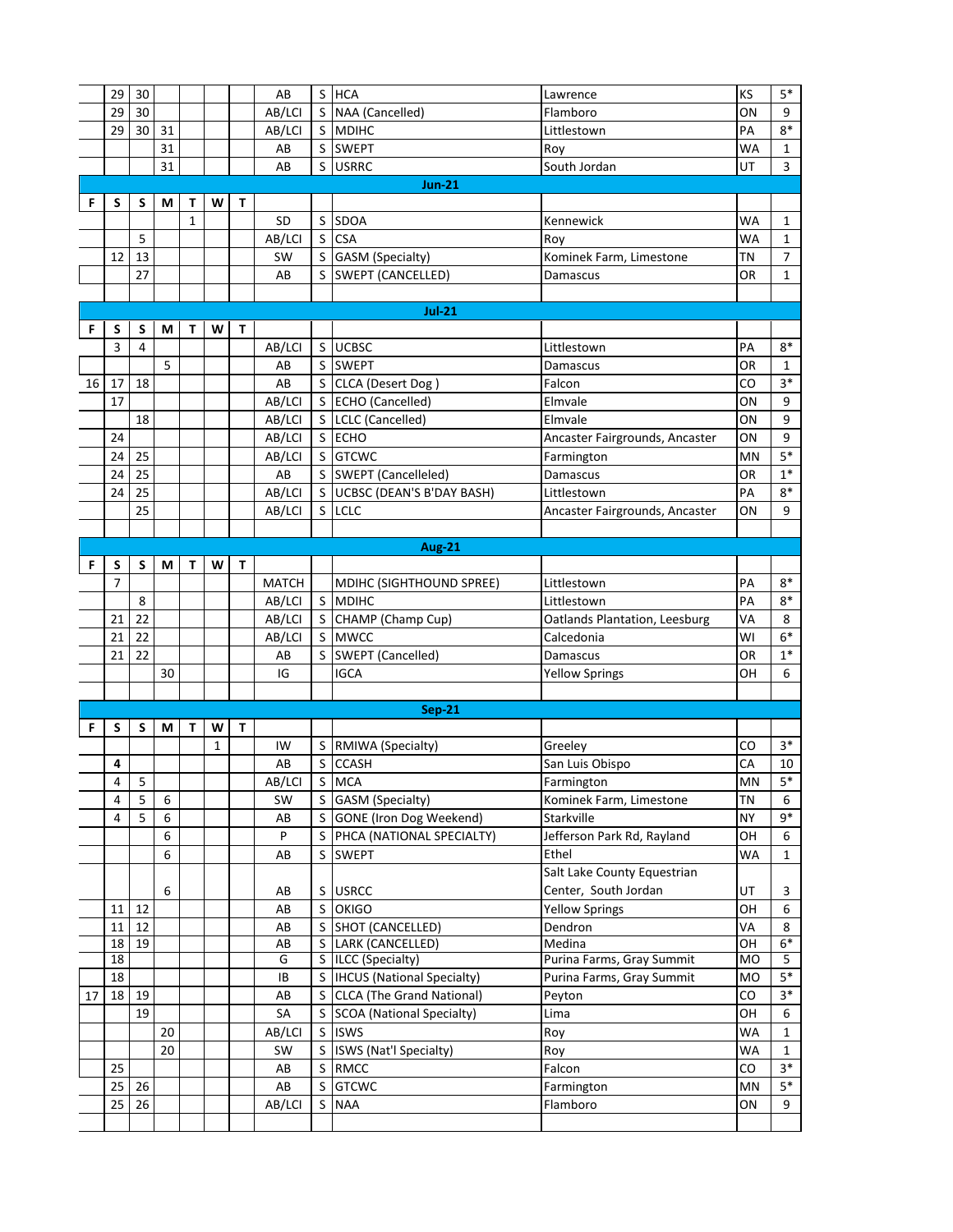|    | <b>Oct-21</b>             |                |    |   |          |                |                        |              |                                  |                                  |           |                |
|----|---------------------------|----------------|----|---|----------|----------------|------------------------|--------------|----------------------------------|----------------------------------|-----------|----------------|
| F  | S                         | S              | M  | т | w        | т              |                        |              |                                  |                                  |           |                |
| 1  |                           |                |    |   |          |                | IW                     |              | S NCIWC (Specialty)              | Lodi Fairgrounds, Lodi           | СA        | 2              |
|    | $\overline{2}$            |                |    |   |          |                | W                      |              | AWC (Nat'l Specialty)            | HIPICO Polo Field Sante Fe       | <b>NM</b> | 3              |
|    | $\overline{2}$            |                |    |   |          |                | AB                     |              | S GOGLCA                         | <b>Brooksville</b>               | FL.       | $7*$           |
|    | $\overline{2}$            | 3              |    |   |          |                | SW/LCI                 | <sub>S</sub> | <b>CCA</b>                       | Chino                            | CA        | 10             |
|    | $\overline{2}$            | 3              |    |   |          |                | AB/LCI                 | S            | ICA                              | <b>Cedar Falls</b>               | IA        | $5*$           |
|    |                           |                |    |   |          |                |                        |              |                                  |                                  |           |                |
|    |                           | 3              |    |   |          |                | AF                     |              | S   AFCA (National Specialty)    | Twin Towers Park, Yellow Springs | OН        | 6              |
|    |                           |                |    |   |          | $\overline{7}$ | P                      | $\mathsf{S}$ | PHCA                             | Morgan Hill                      | CA        | $\overline{2}$ |
|    |                           |                |    |   |          |                |                        |              |                                  |                                  |           |                |
|    | 9                         |                |    |   |          |                | AB                     |              | S IGF (CANCELLED)                | Glenrose Buffalo Ranch, Spokane  | WA        | 1              |
|    | 9                         | 10             |    |   |          |                | AB/LCI                 |              | S MWCC                           | Caledonia                        | WI        | $6*$           |
|    | 9                         |                |    |   |          |                | AB                     | S            | <b>CLCA</b>                      | Falcon                           | CO        | $3*$           |
|    |                           | 10             |    |   |          |                | AB                     | S            | CLCA (Cancelled)                 | Falcon                           | CO        | $3*$           |
|    | Wilson County Fairgounds, |                |    |   |          |                |                        |              |                                  |                                  |           |                |
|    |                           |                | 11 |   |          |                | Ba                     |              | S   BaCOA (NATIONAL SPECIALTY)   | Lebanon                          | ΤN        | 6              |
|    | 16                        | 17             |    |   |          |                | AB/LCI                 | S            | <b>GONE</b>                      | Kinnie Farm, Griswold            | СT        | $9*$           |
|    | 16                        | 17             |    |   |          |                | AB/LCI                 | S            | <b>MCA</b>                       | Farmington                       | MN        | $5*$           |
|    | 16                        | 17             |    |   |          |                | AB/LCI                 | S            | <b>MGA</b>                       | Rockwood                         | MI        | $6*$           |
|    | 16                        | 17             |    |   |          |                | AB/LCI                 |              | S THLC                           | Littlestown                      | PA        | $8*$           |
|    | 23                        |                |    |   |          |                | AB/LCI                 |              | S HCA                            | Lawrence                         | КS        | $5*$           |
|    |                           | 24             |    |   |          |                | REG5                   |              | S HCA                            | Lawrence                         | KS        | $5*$           |
|    | 23                        | 24             |    |   |          |                | AB                     | S            | <b>MBC</b>                       | Dix                              | IL        | 6              |
|    | 30                        | 31             |    |   |          |                | AB                     | S            | <b>SISFA</b>                     | Bryson Ranch, Emmet              | ID        | $\mathbf{1}$   |
|    |                           |                |    |   |          |                |                        |              |                                  |                                  |           |                |
|    |                           |                |    |   |          |                |                        |              | <b>Nov-21</b>                    |                                  |           |                |
| F  | S                         | S              | М  | т | W        | Т              |                        |              |                                  |                                  |           |                |
|    | 6                         | $\overline{7}$ |    |   |          |                | AB/LCI                 |              | S JRRWA (Cancelled)              | Ft. Mott                         | NJ        | $8*$           |
|    | 6                         | $\overline{7}$ |    |   |          |                | REG6                   |              | S LARK                           | Oberlin                          | OH        | 6              |
|    | 6                         | 7              |    |   |          |                | AB                     | S            | <b>NCA</b>                       | Storz Rugby Field, Omaha         | <b>NE</b> | $5*$           |
|    | 13                        | 14             |    |   |          |                | AB                     | S            | GASM                             | Limestone                        | ΤN        | $\overline{7}$ |
|    | 13                        | 14             |    |   |          |                | AB                     | S            | <b>SLASH</b>                     | Isen Farm, Sorento               | IL        | $6*$           |
| 19 |                           |                |    |   |          |                | AB                     | S            | <b>TSA</b>                       | Chickasha                        | ОК        | $4*$           |
|    | 20                        |                |    |   |          |                | G                      | S            | <b>SEGC (National Specialty)</b> | Fairburn                         | GA        | $\overline{7}$ |
|    | 20                        | 21             |    |   |          |                | AB                     | S            | <b>RMIWA</b>                     | Falcon Institute Peyton          | CO        | $3*$           |
| 26 |                           |                |    |   |          |                | AB/LCI                 | S            | <b>CCA</b>                       | Chino Hills                      | CA        | $10*$          |
|    |                           |                |    |   |          |                |                        |              |                                  | River Meadows County Park,       |           |                |
| 26 |                           |                |    |   |          |                | AB/LCI                 |              | $S$ CSA                          | Arlington                        | WA        | 1              |
| 26 |                           |                |    |   |          |                | AB/LCI                 |              | S UCBSC                          | Littlestown                      | PA        | $8*$           |
| 26 |                           | 28             |    |   |          |                | AB/LCI                 |              | S GIT                            | Celina                           | <b>TX</b> | $4*$           |
|    | 27                        |                |    |   |          |                | REG4                   |              | S GIT                            | Celina                           | <b>TX</b> | $4*$           |
|    | 27                        | 28             |    |   |          |                | SW/LCI                 |              | S CCA                            | Chino Hills                      | CA        | $10*$          |
|    | 27                        | 28             |    |   |          |                | REG8                   |              | S UCBSC                          | Littlestown                      | PA        | $8*$           |
|    |                           |                |    |   |          |                |                        |              |                                  |                                  |           |                |
|    |                           |                |    |   |          |                |                        |              |                                  |                                  |           |                |
|    |                           |                |    |   |          |                |                        |              | <b>Dec-21</b>                    |                                  |           |                |
| F  | S                         | S              | М  | T | W        | T              |                        |              |                                  |                                  |           |                |
|    | 4                         |                |    |   |          |                | AB                     |              | S DFB                            | Mayer                            | AZ        | 10             |
|    | 4                         | 5              |    |   |          |                | AB                     |              | S TSSC                           | Slippery Rock                    | PA        | 8*             |
|    |                           | 12             |    |   |          |                | IW                     |              | <b>IWCWC (CANCELLED)</b>         | Cabrillo HS, Lompoc              | CA        | 10             |
|    | 18                        | 19             |    |   |          |                | LCI                    |              | <b>CCA</b>                       | Chino                            | СA        | 10             |
|    | 18                        | 19             |    |   |          |                | SW                     |              | S CCA (Specialty)                | Chino                            | CA        | 10             |
|    | 18                        | 19             |    |   |          |                | AB                     |              | S CLCA (Cancelled)               | Falcon                           | CO        | $3*$           |
|    | 18                        | 19             |    |   |          |                | $\mathsf{A}\mathsf{B}$ |              | S SHOT                           | Dendron                          | VA        | 8              |
|    | 18                        |                |    |   |          |                | REG3                   |              | S LLCC                           | Sante Fe                         | ΝM        | 3              |
|    |                           | 19             |    |   |          |                | AB/LCI                 |              | S LLCC                           | Sante Fe                         | <b>NM</b> | $\mathbf{3}$   |
|    |                           |                | 27 |   | 28 29 30 |                | AB/LCI                 |              | S UCBSC                          | Littlestown                      | PA        | $8*$           |
|    |                           |                |    |   |          |                |                        |              |                                  |                                  |           |                |